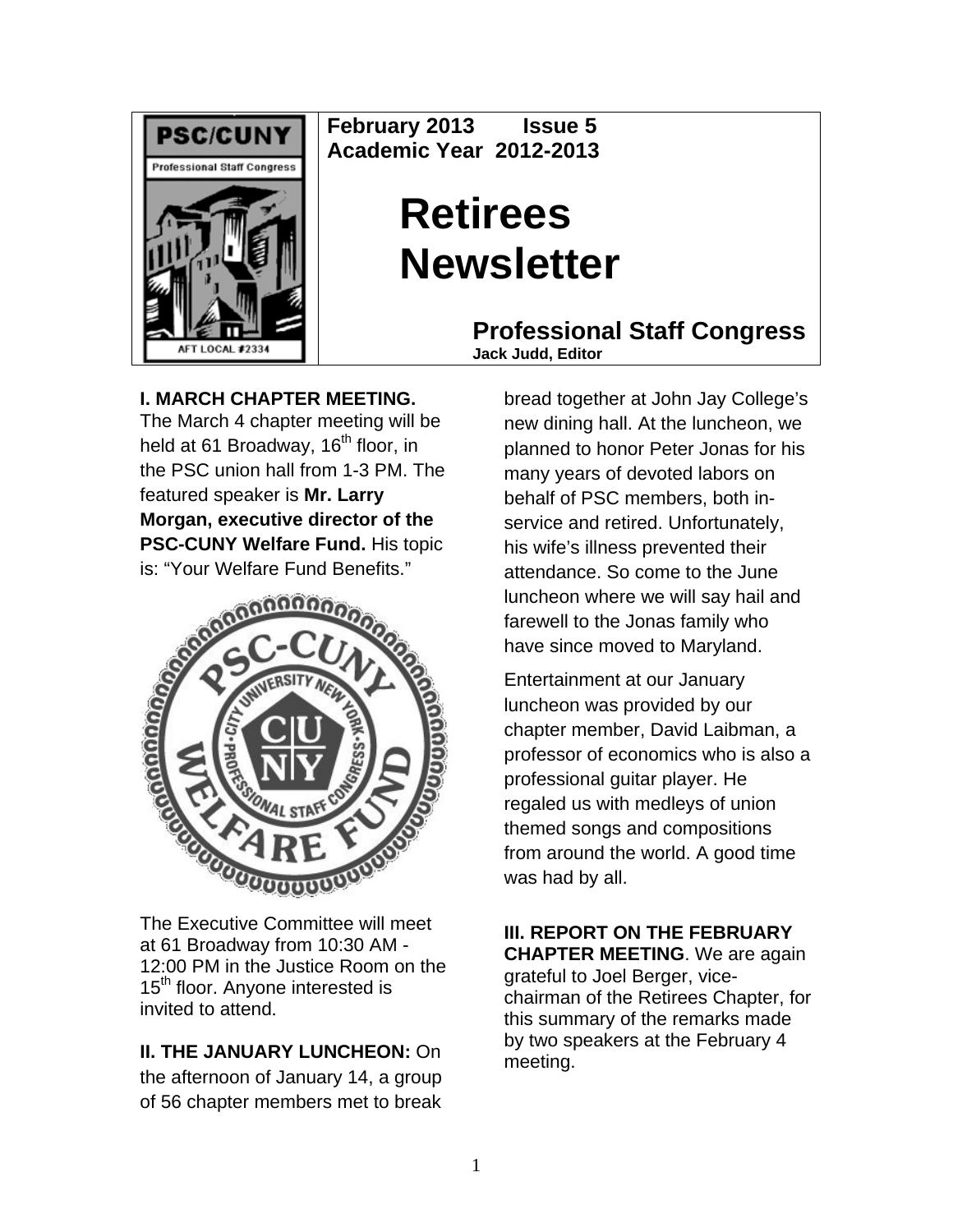## **Stop and Frisk as Part of "The New Jim Crow"**

Urging the Chapter and its members to join efforts to reform the practices of the New York City Police Department, both speakers at the February meeting presented facts and analyses indicating how Stop and Frisk has been ineffective, and, in many cases, unconstitutional. Udi Ofer, advocacy director of the NYCLU, asserted that," Stop and Frisk has become a short hand for discriminatory NYPD practices, and we all need to recognize that." Stop and Frisk is a tactic used when a police officer suspects a person of wrong doing. The law permits the officer to stop that person momentarily—and if the person is suspected of being armed and dangerous, police are allowed to frisk that person. It is a search, but a limited search. The stop component has been a part of policing for many years, but the frisk has only been around since the '60s, particularly in communities of color.

The U.S. Supreme Court case *Terry vs. Ohio (392 U.S. 1, 1968*) gave the green light for police to stop a person if they had individualized suspicion of criminal activity. The Court affirmed the police's authority to frisk during these stops in the same case. That came from a concern about the officer's safety and the officer's ability to carry out an interrogation. However, according to Ofer, "Mayor

Bloomberg justifies Stop and Frisk as a tactic to find weapons. Legally that's incredibly problematic." As "it is not a tool to look for weapons," this matter is now being litigated.

The policy was encouraged and expanded under the Giuliani administration, under the "broken windows" theory of policing, which places emphasis on quality-of-life offenses and upon people who looked disorderly." Such actions are taken under this policing strategy "so that people in the neighborhoods feel safe." Arrests for panhandling, graffiti, and for other minor infractions are a way to create an appearance of order. "What we see, though, in reality, is that we really have a tale of two police departments," Ofer asserted.



The policy is being implemented only in communities of color, where the police are cracking down on any sort of appearance of disorder—even if it is a legal activity. The stop and frisking of Amadu Diallo resulted in his being shot with 41 bullets as he displayed his wallet. The heightened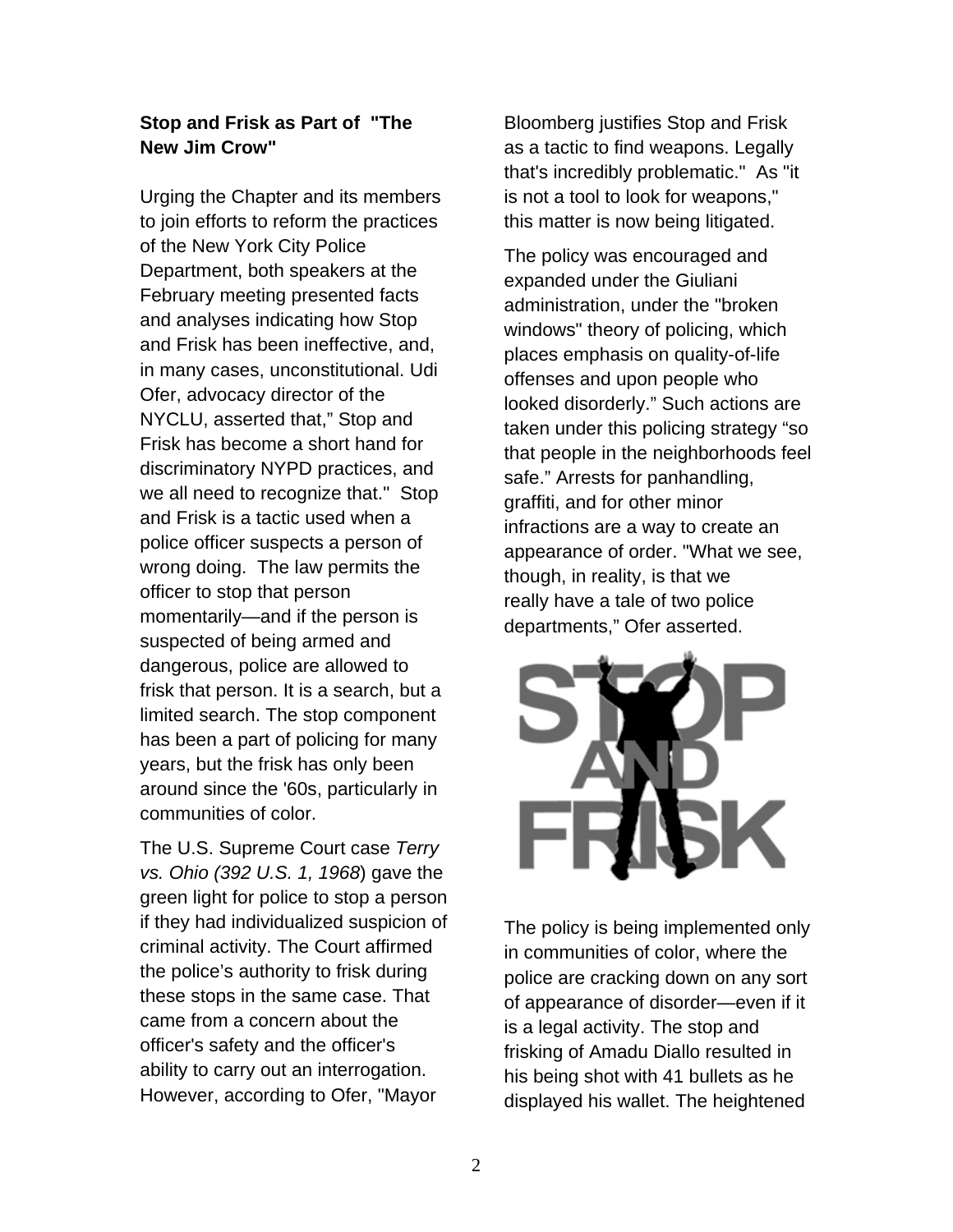consciousness on this issue resulted in a report by then Attorney General Elliot Spitzer in 1999. The report concluded that race plays an inappropriate role in Stop and Frisk, and that the NYPD was engaging in racial profiling. Two years later, a law passed by the City Council required that a form documenting each stop be filled out by the police making the stop, and that all such data collected via the forms be reported to the City Council.

In 2006, after the killing of Sean Bell, the NYCLU demanded that data collected by the Council be made public. There were 97,000 stops during 2002, the first year Mayor Bloomberg was in office. In 2011 there were 685,000 stops. The complete data for 2011 shows that the vast majority (90%) of those stopped and frisked are blacks and Latinos. Only 6% of stops lead to an arrest, and only 6% lead to summonses. "So we are seeing," Ofer concludes, "the vast majority of people are just being harassed by the police." The stop and frisk policy subjects innocent people to a "very rough affair; it is humiliating, demeaning, and also forceful." In only 1.9% of frisks are any weapons recovered. NYCLU's analysis of the data through 2011 can be downloaded at: [tinyurl.com/FriskStop](http://tinyurl/FriskStop)

NYCLU and other civic groups, including John Jay College's Center on Race and the Law, have formed a coalition called Communities United for Police Reform. A variety of strategies are being used by the

coalition and others to stop discriminatory policing in New York City. A cell-phone app called *Stop and Frisk Watch* is now available for iPhones and Android devices. Download at [www.nyclu.org/app](http://www.nyclu.org/app).

The app allows bystanders to fully document stop-and-frisk encounters with the video camera in their phone and alerts community members when a street stop is in progress. It also sends an email to NYCLU.



*Button from "Father's Day March" on 6/17/12. The PSC endorsed the march.* 

Important legislative initiatives are also awaiting passage in the New York City Council. One bill would ban racial profiling. Another would create a private cause of action for disparate impact claims and hold the NYPD liable for civil damages if it is shown that the NYPD disproportionately targets certain communities. Yet another bill would require the NYPD to inform people of their right to refuse "consensual searches." Finally, there is a City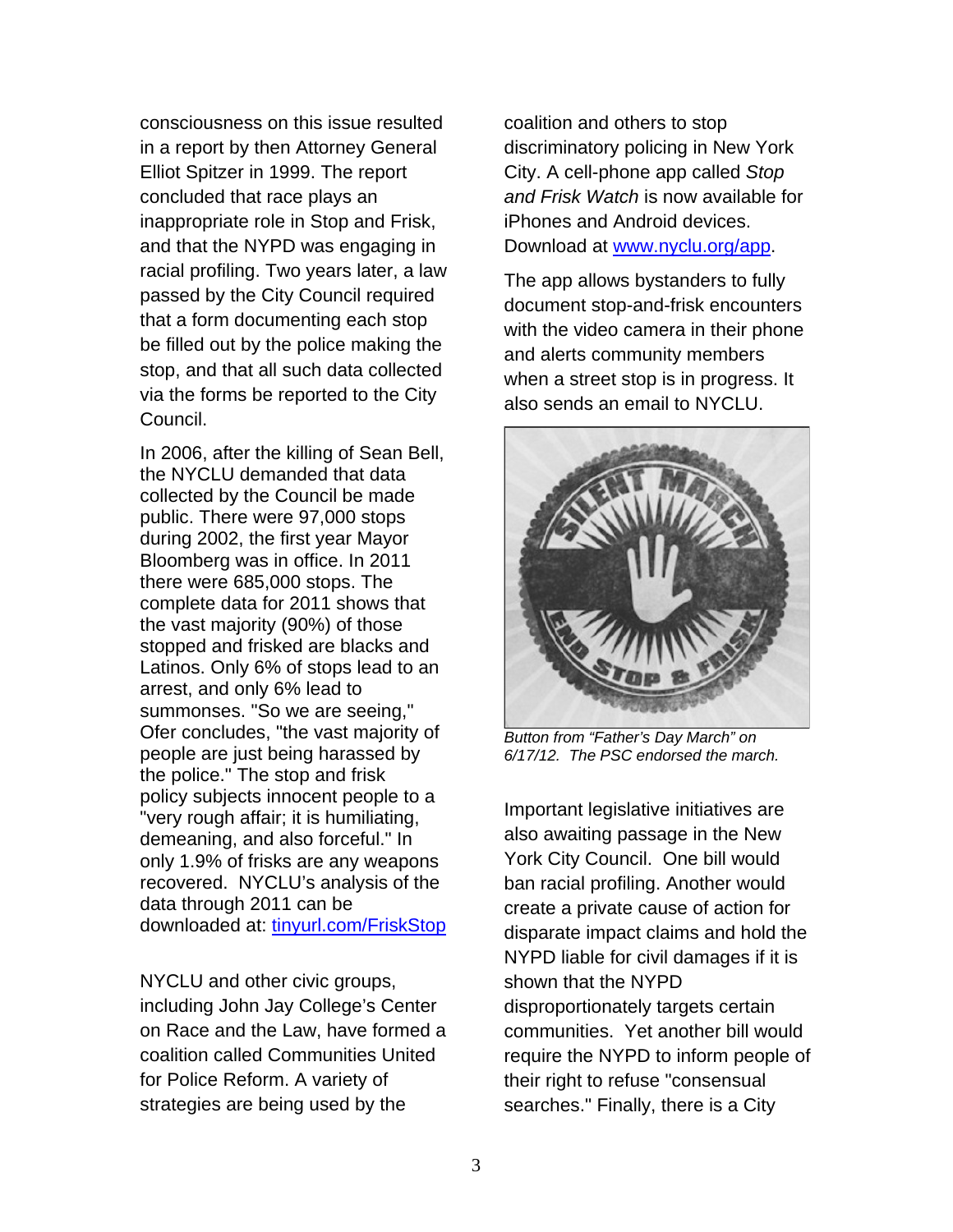Council bill that would appoint an NYPD Inspector General from outside the department. These bills have majority support in the Council, and should be ready for passage. In the coming weeks, court cases will be heard challenging stop and frisk and all of its implications.

Reinforcing and expanding upon these themes, Robert Gangi, described his personal familiarity with the problems of policing in New York City. As director of the Correctional Association of New York, Mr. Gangi, working with other groups, was able to improve the jail conditions of those held in cells awaiting arraignment. Waiting times were reduced from 2-3 days to about 24 hours. He observed that, "a reality in these facilities that did not change was the racial composition of the people detained...cell after cell of black and brown faces." Most of those being held were facing minor charges—sleeping on the subway, selling flowers on the street, driving without a license." This stark racial disproportion was not an accident…it was a function of deliberate NYPD policy and practice." In the last two years, Mr Gangi has been working with the Urban Justice Center to help create PROP (Police Reform Organizing Project).

That group found that "the NYPD engages in harassment and bullying tactics" in regard to minority populations. People are being arrested when they have done

nothing wrong. The Urban Justice Center collects reports from affected individuals and retired police. What has emerged from the reports is a pattern of arrests stemming from a quota system rewarding stop and frisks, and summonses for minor offenses. The quota system puts pressure on the police to lie and falsify evidence. Michelle Alexander, author of *The New Jim Crow: Mass Incarceration in the Age of Color Blindness* made a similar argument in her op-ed piece, "Why Police Lie Under Oath" in the Sunday *New York Times* of Feb. 3, 2013*.*

([tinyurl.com/NYTalexander](http://tinyurl.com/NYTalexander))



Mr. Gangi ended his presentation by reading a variety of testimonies highlighting how quotas have led to a culture of "patrol and control" rather than true community policing. With the mayoral election campaign heating up, chapter members have the opportunity to become engaged in the issue of police reform.

## **IV. A THEATER PARTY**

For the last few years, the Retirees' Chapter and the PSC Women's Committee have cosponsored a spring Theater Party at a Working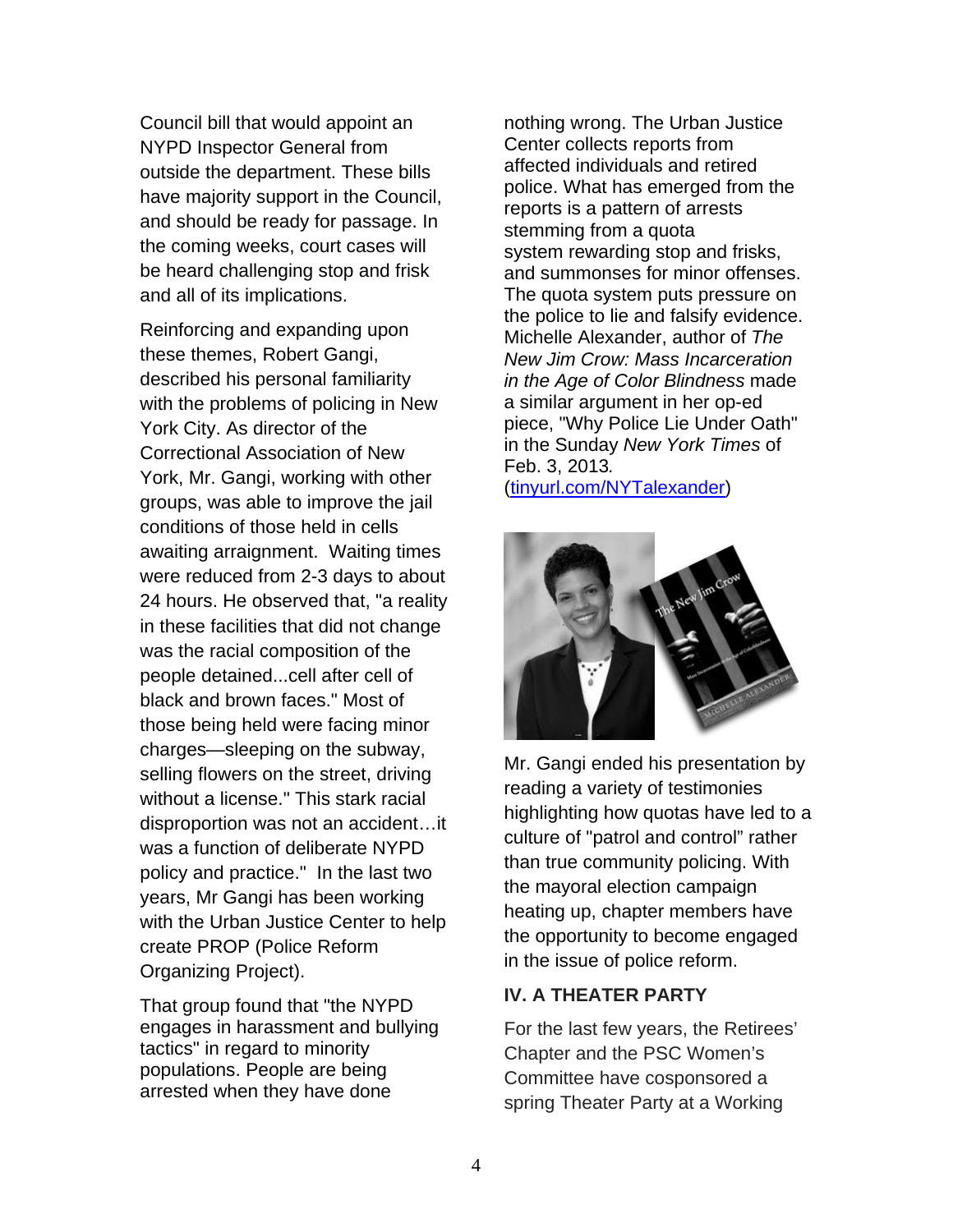Theater production. Being so popular, these events are often sold out. The Working Theater is an important organization dedicated to producing new plays on contemporary themes for audiences of union members and other workers. Its personnel are mostly member of Actors Equity, a labor union that represents more than 49,000 actors and stage managers in the United States.



This year's play is *La Ruta* (the route), a drama that follows the fates of several undocumented immigrants and their smugglers en route from the Mexican border into the United States. The audience is immersed in the world of the play; they find themselves experiencing the journey alongside the characters as the play is performed inside an actual 48 foot tractor trailer truck.

Through *La Ruta*, the Working Theater and their collaborator, the Magnum Foundation, hope to raise awareness about the plight of

undocumented immigrants and challenge our diverse communities to consider th e experience of this large, yet to o often ignored, immigrant constituency.

Seating for this performance is members are only \$20. You can get Newfield at the PSC, 61 Broadway, 15<sup>th</sup> floor, New York, NY 10006. Your limited to 30 and tickets for PSC your tickets while they last at the March 4 Retirees Chapter meeting by bringing a check for \$20 per seat payable to Working Theater, or by mailing your check to Marcia tickets will be mailed to you.

Don't delay! Put this year's Theater Sunday matinee, April 21 at 3 PM at Party in your date book for the the Cathedral of St. John the Divine, Amsterdam Ave. at 112<sup>th</sup> Street.

You can download a flyer for the *La Ruta* theater party at [tinyurl.com/PSCplay](http://tinyurl.com/PSCplay)

## **V . LABOR GOES TO THE MOVIES PRESENTS** *MOOLAADÉ*  **(SENEGAL 2004)**

PSC's ongoing film series, Labor Moolaadé (2004) on Friday, March Broadway, 16th floor). The final film mutilation. The film was awarded the *Goes to the Movies*, will present 15 in the PSC Union Hall (61 of the acclaimed Senegalese director Ousmane Sembène, *Moolaadé*  depicts the conflict in a village in Burkina Faso over the growing resistance to female genital prize Un Certain Regard at the 2004 Cannes Film Festival. Go to